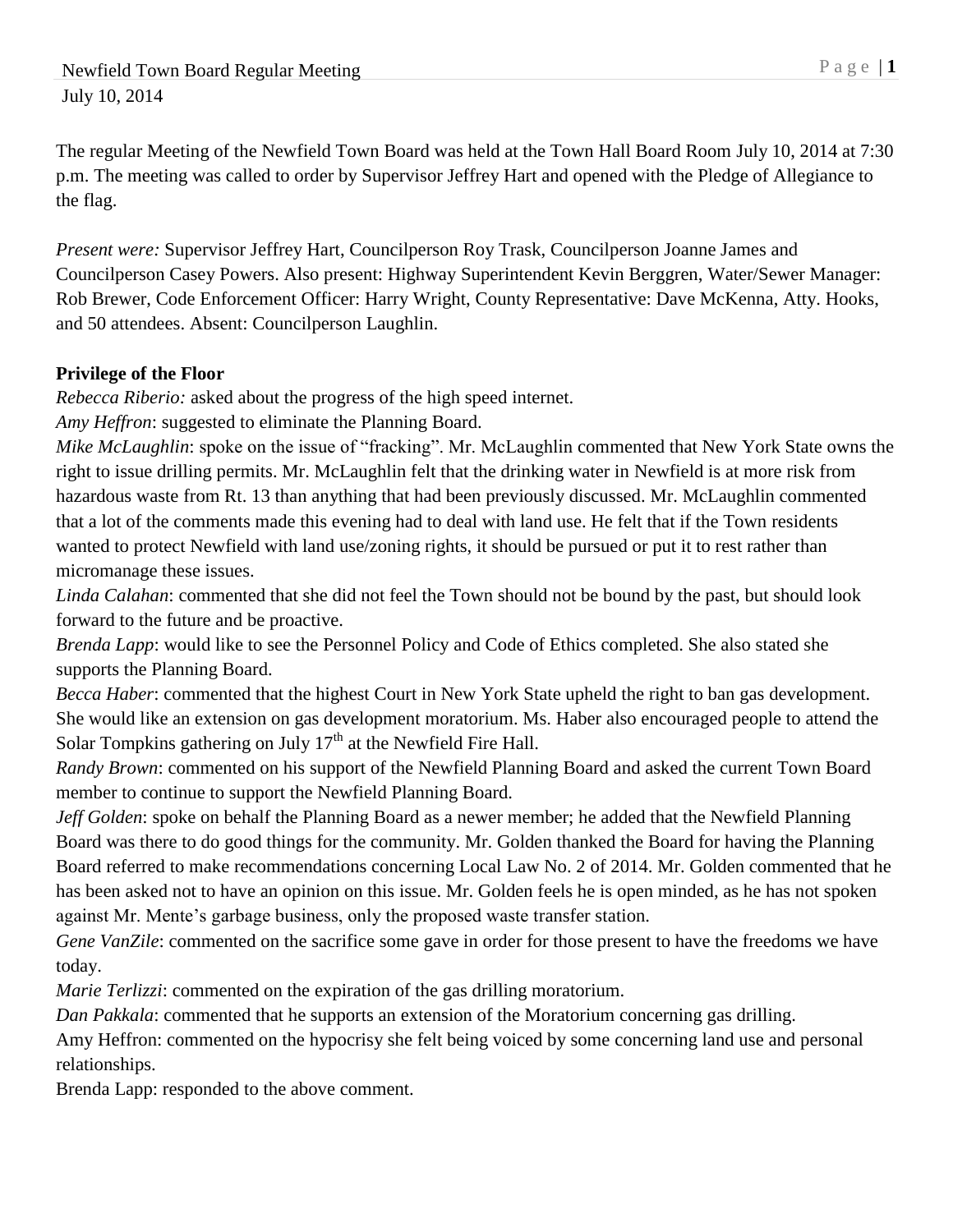Supervisor Hart spoke of the passing of Tony Petito. Mr. Petito was a long time Junk Code Enforcement Office. Supervisor Hart, Newfield Town Board Members and Attorney Hooks spoke of their memories of good works Mr. Petito did for the Town of Newfield.

Max Carter presented his Eagle Scout project summary: Locating Natural Vernal Pools in Newfield N.Y. to the Board.

## **Approval of June 12, 2014 Board Minutes**

Motion was made by Councilperson James to approve the June 12, 2014 Board Meeting Minutes, seconded by Councilperson Powers.

| Vote | <b>AYES</b> | Hart, Trask, James, and Powers |
|------|-------------|--------------------------------|
|      | NAY.        |                                |
|      | ABSENT 1    | Laughlin                       |

Carried

## **Correspondence:**

Councilperson Trask read letters concerning the proposed extension of the Moratorium on the construction and operation of commercial solid waste management facilities from: Hillary Lambert, Jefner Allen, Dawn and Roger King, Shaun Brown and Jamie Haptak all supporting an extension and or ban of the proposed waste transfer station.

## **Reports:**

*Cemetery Committee:* Marie Terlizzie reported that the next project would be to map the Newfield Bank Street Cemetery.

*Planning Board:* Nancy Dolge reported that the Planning Board was moving forward with the action steps concerning land use strategies and communicating with service organizations in Newfield.

*Highway*: Highway Superintendent Kevin Berggren stated that Smith Road's base and shoulders were done. They will begin to stone and oil Smith and Protts Hill Road. The Highway Department was also cleaning up storm damage as well.

*Code Enforcement*: Code Enforcement Officer Harry Wright reported on environmental issues Millard Hill Road, Crestview Lane, Shaffer Road and Butternut Lane. Councilperson James asked about an issue on Sebring Road. Mr. Wright explained the situation and Highway Superintendent Berggren also commented on the situation. Mr. Wright said that DEC had issued a stop work order.

*Water Sewer*: Water Sewer Manager Robb Brewer reported that well #3 in the Pine Circle area is no longer in use.

*Recreation*: Recreation Director Reid Hoskins submitted a written report to Supervisor Hart.

*Tompkins County Legislature Report*: Newfield Representative David McKenna reported that the old Biggs building was for sale. He also commented that an application to apply for New York State Assistance Funding for a farmland protection easement at Mazourek Farms had been approved.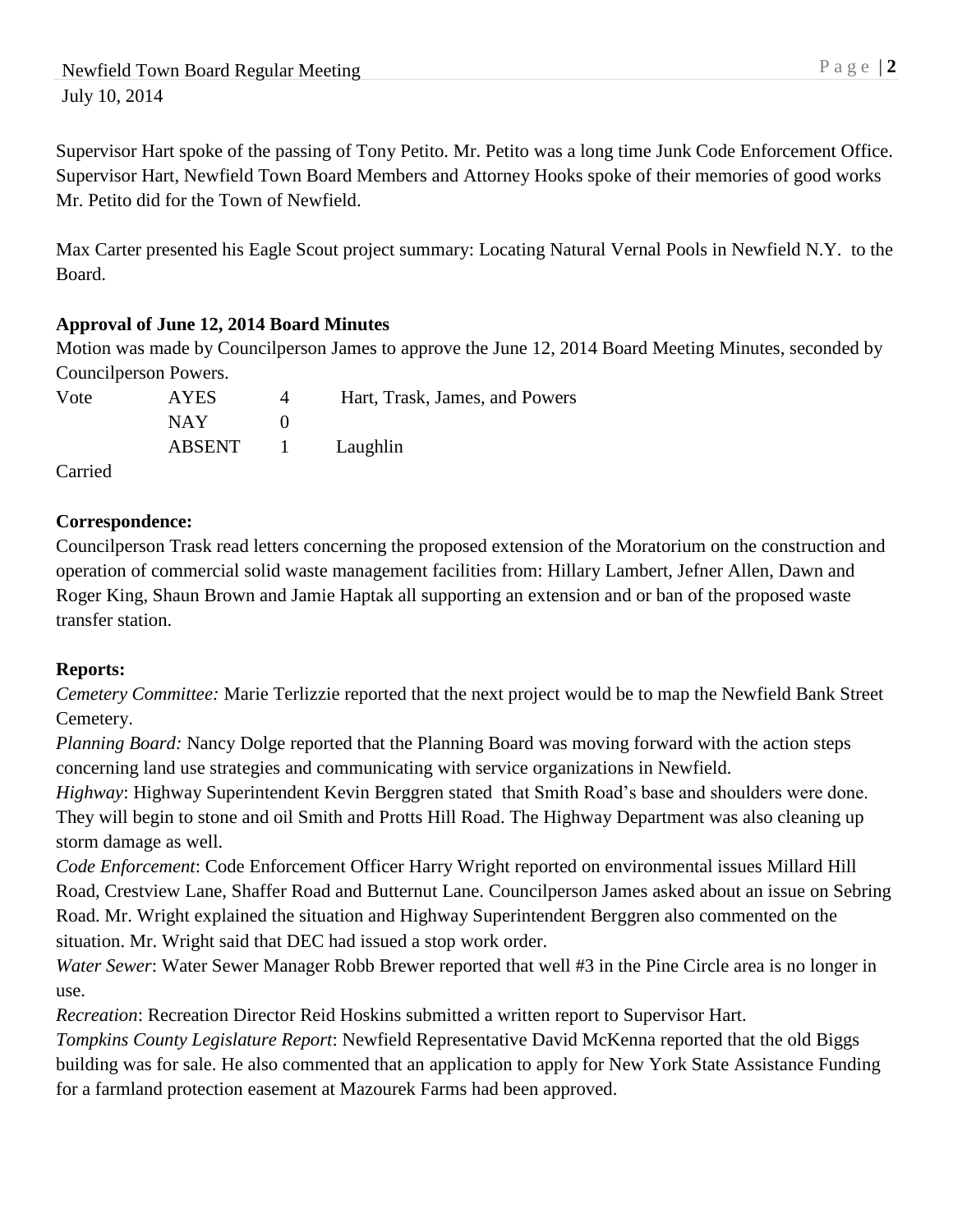*Supervisor*: Supervisor Hart reported that he approved the webmaster to purchase a virus protection package, as the town website had been attacked. He also reported that the Town Board had toured the Casella Waste Transfer Station. Supervisor Hart also met with Tompkins County Youth Services to discuss the possibility of bringing back Tompkins County Youth Services to Newfield youth. The Supervisor's assistant's training with the payroll has been going well. Supervisor Hart said he had spoken to Recreation Director Hoskins about possibly bringing back the Recreation Advisory Committee. Their purpose would be to look into fundraising for the Recreation Department. He added this would possibly be only a quarterly meeting. Supervisor Hart reported that the department heads had received their budget request forms and has asked to have them returned by July  $15^{\text{th}}$ .

Supervisor Hart also reported that the Town Board members and department heads have received the June 2014 accounting statements and bank reconciliations.

### **New Business**

### *Discussion and approval of Local Law #2 of the year 2014*

Atty. Hooks commented that the proposed Moratorium the Board is being asked to consider is not a yea or nay of a transfer station being approved. It is designed for the Town Board and Planning Board to work in concert together as an opportunity to study this and then determine whether or not there should be land use controls, that would then govern waste transfer station locations within the Town of Newfield. If so, under what conditions would they be allowed? These recommendations could come from the Planning Board and determined by the Town Board. He added that this vote is not to permanently allow or disallow a waste transfer Station on Bishop Road or any place else in the Town of Newfield. Supervisor Hart read proposed Local Law No. 2 of the Year 2014 as follows:

## **LOCAL LAW #2 OF THE YEAR 2014**

# A LOCAL LAW PROVIDING FOR AN EXTENSION OF MORATORIUM ON THE CONSTRUCTION AND OPERATION OF COMMERCIAL SOLID WASTE MANAGEMENT FACILITIES AND AMENDING THE SAME

BE IT enacted by the Town Board of the Town of Newfield as follows:

Section 1. Title. This Local Law shall amend as hereinafter provided Local Law #1 of the year 2013 Providing for a Moratorium on the Construction and Operation of Commercial Solid Waste Management Facilities (herein "Local Law #1 for the year 2013").

Section 2. Purpose: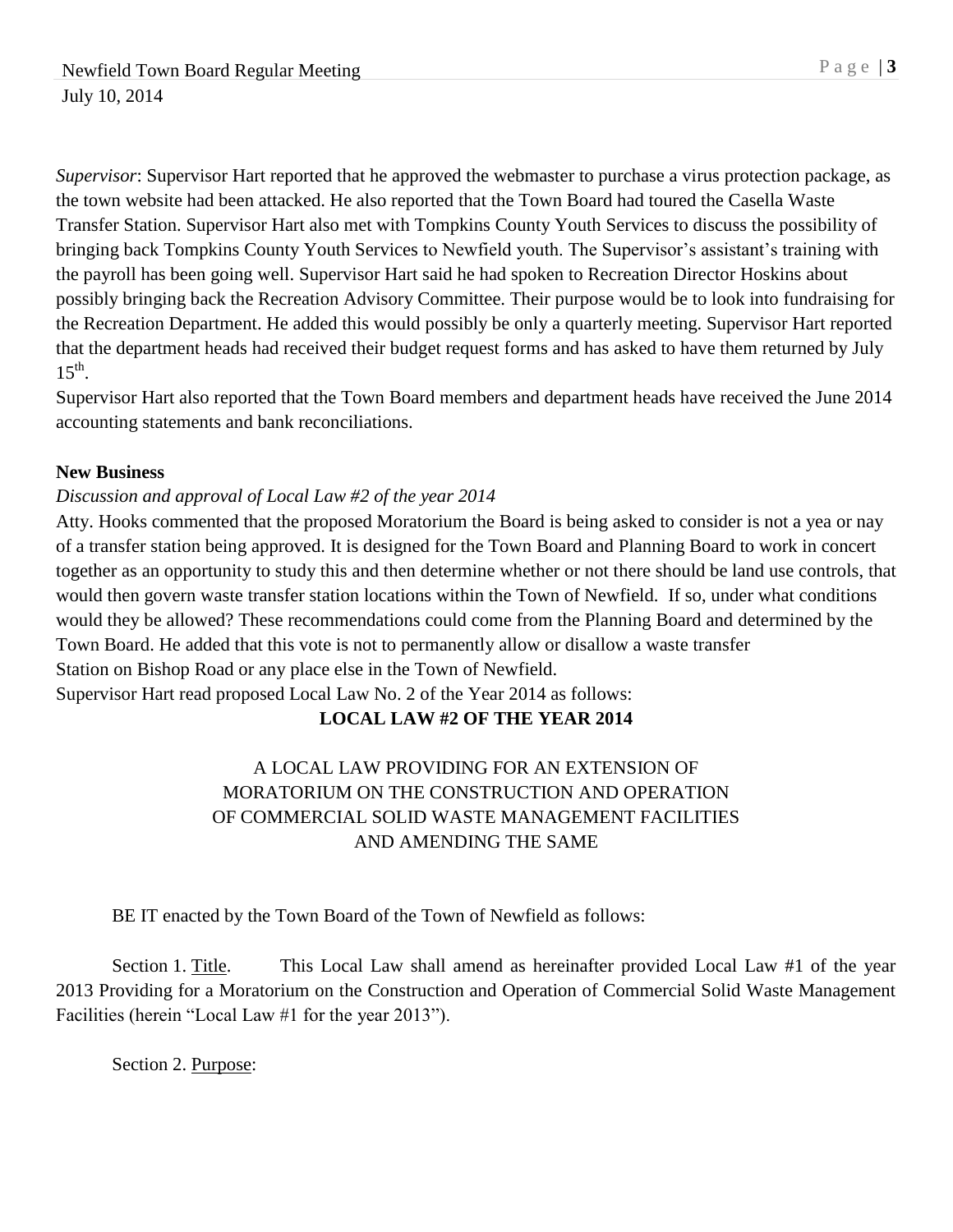within Town limits.

The purpose of this Local Law is to amend and thereby extend Local Law #1 of the year 2013 so as to enable the Town Board to continue its review and consideration of issues involved with the construction, placement, erection, enlargement, installation and operation of commercial solid waste management facilities

Section 3. Findings. This Local Law is being proposed for the reasons cited in Local Law #1 for the year 2013 and also in order to allow the Town's Planning Board adequate opportunity to consider, report about, and make recommendations, if any, pertaining to the construction, placement, erection, enlargement, installation and operation of waste transfer stations within the Town.

Section 4. Definitions. The definitions contained in Section 4 of Local Law #1 are hereby incorporated by this reference.

Section 5. Prohibition of Solid Waste Management Facilities. Section 5 of Local Law #1 for the year 2013 is amended to provide that for a period of nine (9) months from the date of enactment of this Local Law, no solid waste management facility shall be constructed, placed, erected, established, enlarged or permitted in the Town of Newfield.

Section 6. Implementation of Prohibition. Section 6 of Local Law #1 for the year 2013 is amended to provide that for a period of nine (9) months for the enactment of this Local Law:

(a) No Town official shall accept for filing any application for the construction, placement, erection, enlargement, establishment or installation of any solid waste management facilities.

(b) The Code Enforcement Officer shall not issue any building or other permit for any construction that is related to, or would result in the construction, placement, erection, enlargement, establishment or installation of solid waste management facility.

Section 7. Exceptions, Penalties, Severability: Sections 7, 8 and 10 of Local Law #1 of the year 2013 shall continue in effect and hereby are incorporated by this reference.

Section 9. Term. This Local Law shall be in effect for nine (9) months from its effective date; provided, however, that the penalties section shall remain in full force and effect after such period for the purpose of prosecuting any violation which occurred during such a period.

Section 10. Effective Date. This local law shall take effect immediately upon filing with the Secretary of State in accordance with Section 27 of the Municipal Home Rule Law.

Motion was made by Councilperson James to approve **LOCAL LAW #2 OF THE YEAR 2014,**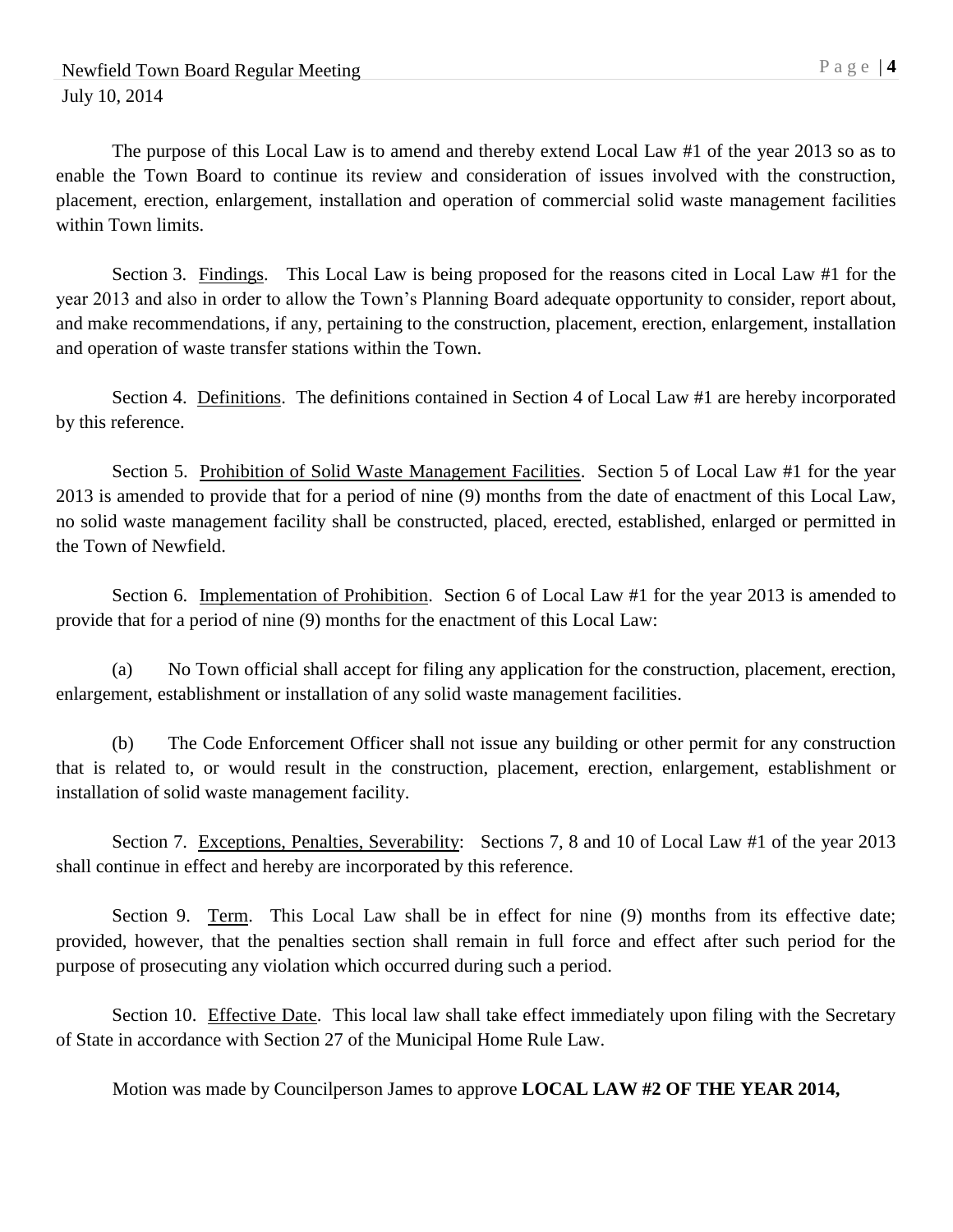sseconded by Councilperson Powers.

Discussion: Councilperson James commented this had been a volatile issue. While she respects the way Mr. Mente runs his garbage business, she felt a garbage trucking business is not the same as a waste transfer station. She had potential concerns to be addressed: smell, noise, birds, and rodents. She felt there would be a significant impact to the environment and the quality of life in the area.

Councilperson Powers, agreed with Councilperson James comments concerning Mr. Mente's business. She also has concerns for the residents of the community and the impact a business of that size would have, along with the constant noise. Councilperson Powers also has concerns for the environment and that the Town not add to the water problems that exist in our country. She feels the Town needs to wait and check this out more. Councilperson Trask thanked Linda Callahan for coming to the Town meetings and reading the commentary the Town had sent to the DEC. He felt it should bring to light what the Board really thinks and feels concerning this issue. He commented that the Board spent a lot of time putting the document together and did not take the topic lightly. Councilperson Trask stated he has been very frustrated by the lack of response from the DEC. He also agreed with Councilpersons James and Powers that Mr. Mente runs an impeccable garbage business on his property. He has concerns involving the roads, lack of infrastructure, noise and potential pollution. He felt time was needed to work on it. He stated the Board was working hard at it to make it right. Supervisor Hart commented on how well the Board could disagree and yet respect one another's opinion. He also agreed how nice Mr. Mente's current business looks. While some of his concerns were answered at the Casella tour concerning contamination control, he still has road traffic concerns. Supervisor Hart commented while there is a Road Perseveration Law, a fee structure had never been passed for it. He said steps had been made and he wished they could be made faster in order to come to a conclusion. A big hurdle has been waiting to hear from the DEC. So far there has not been a response. He asked for patience from the community so that the Board could do it as best they can.

Supervisor Hart then called for a vote:

| Vote | <b>AYES</b>   | 4 Hart, Trask, James, and Powers |
|------|---------------|----------------------------------|
|      | <b>NOES</b>   |                                  |
|      | <b>ABSENT</b> | 1 Laughlin                       |
|      |               |                                  |

**Carried**

*Motion to Approve the Road Preservation Permit Fee:* 

ABSENT 1 Laughlin

Supervisor Hart made a motion to table this until the August meeting, seconded by Councilperson Powers Vote AYES 5 Hart, Trask, James, and Powers NOES 0

#### **Carried**

*Discussion and Approval of Resolution No. 16-2014: support to Mazourek Farms*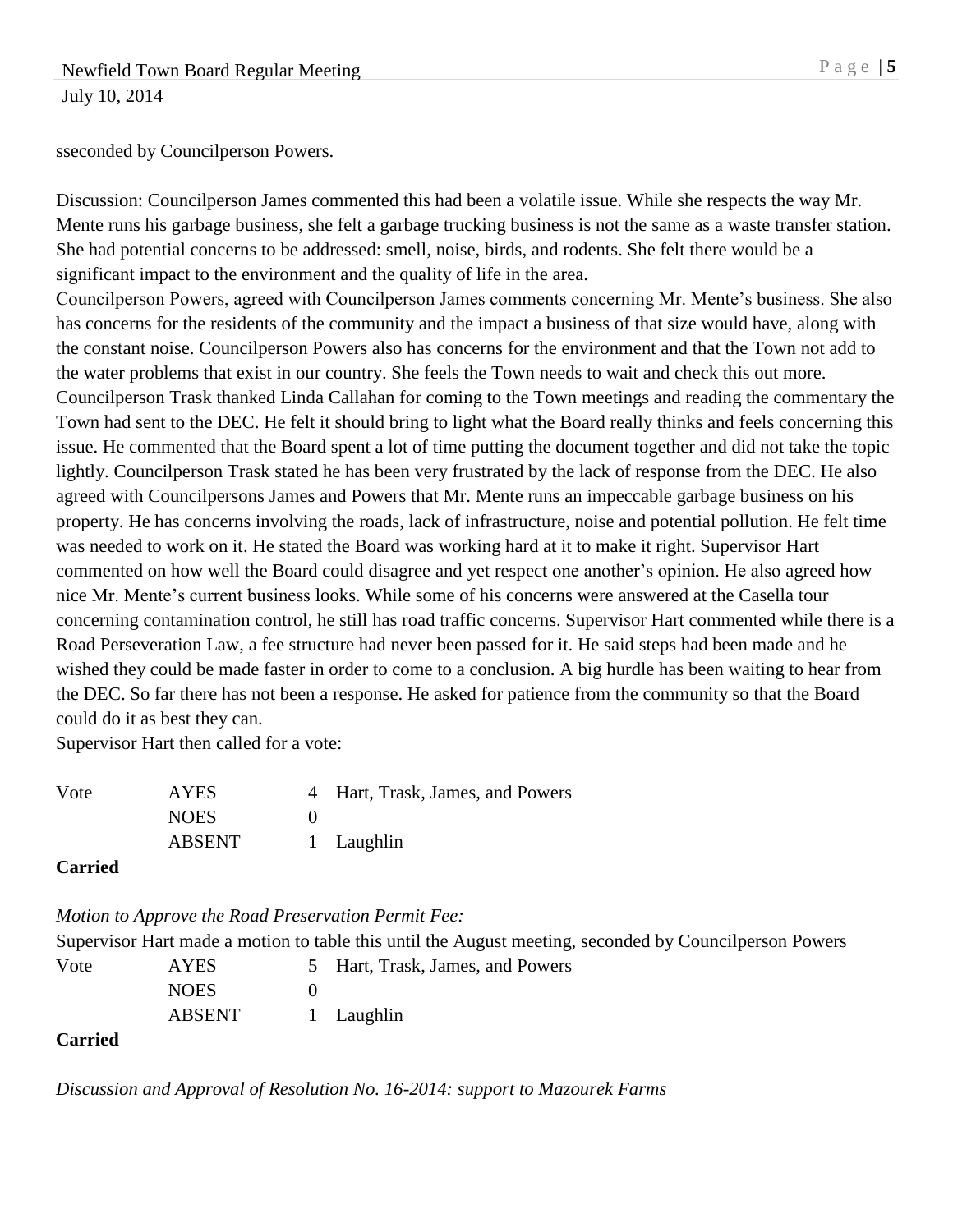Supervisor Hart read the proposed Resolution as follows:

RESOLUTION NO. 16-2014 – Support to Mazourek Farms as part of the Tompkins County Farmland Protection Implementation Project grant.

WHEREAS Mazourek Farms is an important agricultural property located in the Town of Newfield and

WHEREAS Tompkins County Agriculture and Farmland Protection Board has identified Mazourek Farms as a high priority farm.

THEREFORE BE IT RESOLVED that the Town of Newfield's Town Board supports Tompkins County Farmland Protection Implementation Project Grant on behalf of Mazourek Farms. If funded it would result in the County holding an agricultural conservation easement on the property.

Motion was made by Coucilperson Trask to approve Resolution No. 16-2014 in order to move the project forward, seconded by Councilperson James.

| Vote | AYES          | 4 Hart, Trask, James, and Powers |
|------|---------------|----------------------------------|
|      | <b>NOES</b>   |                                  |
|      | <b>ABSENT</b> | 1 Laughlin                       |

# **Carried**

# *Discussion and Approval of Resolution No 17-2014: All Hazard Mitigation Plan Update*

Supervisor Hart explained that the Town of Newfield had not signed an adoption of the plan originally with Tompkins County. The plan presented was updated in 2013. The Plan involves steps in order to respond to a natural disaster. One of the advantages of the Town accepting and adopting the Mitigation Plan would be FEMA Grant eligibility for projects. Supervisor Hart read Resolution 17-2014 as follows:

# **RESOLUTION 17-2014**

# **TO AUTHORIZE THE ACCEPTANCE AND ADOPTION OF THE MULTI-JURISDICTIONAL ALL-HAZARD MITIGATION PLAN UPDATE FOR The Town of Newfield**, **TOMPKINS COUNTY, NEW YORK**

**WHEREAS**, the Tompkins County Planning Department, with the assistance from Barton & Loguidice, P.C., has gathered information and prepared the Multi-Jurisdictional All-Hazard Mitigation Plan Update for Tompkins County, New York; and

**WHEREAS**, the Multi-Jurisdictional All-Hazard Mitigation Plan Update for Tompkins County, New York has been prepared in accordance with the Disaster Mitigation Act of 2000 and Title 44 Code of Federal Regulations (CFR), Part 201; and

**WHEREAS**, Title 44 CFR, Chapter 1, Part 201.6(c)(5) requires each local government participating in the preparation of a Multi-Jurisdictional Mitigation Plan or Plan Update to accept and adopt such plan; and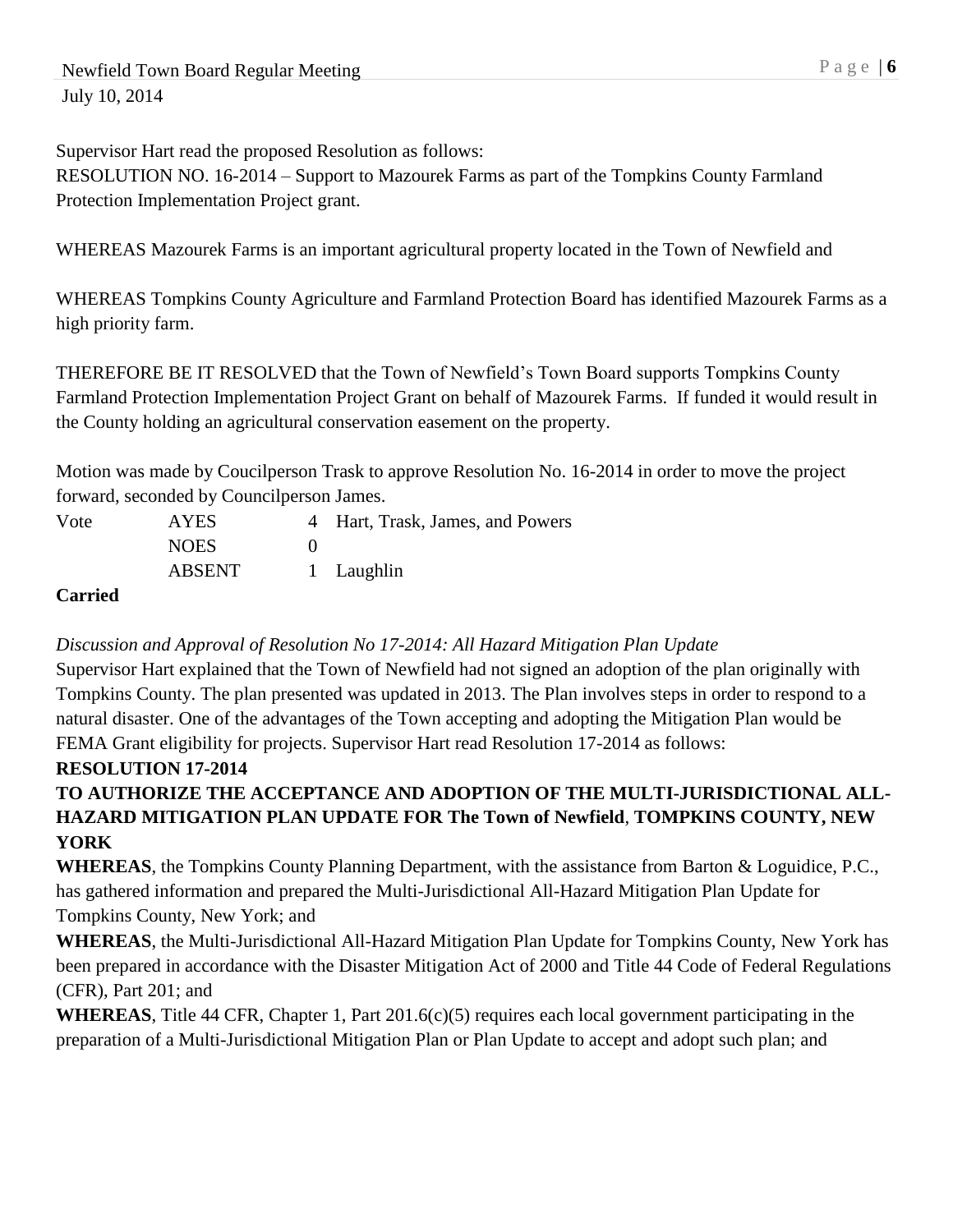**WHEREAS**, the Town of Newfield has reviewed the 2013 Hazard Mitigation Plan Update, has found the document to be acceptable, and as a local unit of government, has afforded its citizens an opportunity to comment and provide input regarding the Plan Update and the actions included in the Plan;

**WHEREAS**, the Town of Newfield, will consider the Tompkins County HMP Update during the implementation and updating of local planning mechanisms, and will incorporate the hazard assessment data, hazard vulnerabilities, and mitigation actions in these mechanisms, where applicable;

**NOW THEREFORE, BE IT RESOLVED**, that the Town of Newfield, as a participating jurisdiction, adopts the Multi-Jurisdictional All-Hazard Mitigation Plan Update for Tompkins County, New York, dated December 2013.

Motion was offered by Councilperson Powers to adopt Resolution 17-2014, seconded by Councilperson Trask.

| Vote   | <b>AYES</b>   | 4 Hart, Trask, James, and Powers |
|--------|---------------|----------------------------------|
|        | <b>NOES</b>   |                                  |
|        | <b>ABSENT</b> | 1 Laughlin                       |
| $\sim$ |               |                                  |

#### **Carried**

*Discussion and Approval of Resolution 18-2014: Budget Modifications*

Supervisor Hart read proposed Resolution 18-2014

RESOLUTION NO. 18 – 2014 Budget Modification

WHEREAS at the request of the Town Bookkeeper the following budget modifications are requested to be made.

THEREFORE BE IT RESOLVED upon agreement by the Town Supervisor and Town Board the following 2014 June budget modification is approved to be made.

### **RECREATION**

Transfer \$1,325.00 from A202 (Cemetery Account), to A8810.4 Cemeteries Contractual.

Motion was offered by Councilperson Powers to accept the proposed Resolution 18-2014, seconded by Councilperson Trask.

Vote AYES 4 Hart, Trask, James and Powers NOES 0 ABSENT 1 Laughlin

#### **Old Business**

*Friendly amendment to Resolution No. 14-2014: Standard Work Day for Elected and Non-elected officials.*  Supervisor Hart explained that the previous approved amendment included the Town employees that were not to be included

RESOLUTION NO. 14 – 2014 Standard Work Day and Reporting Resolution

BE IT RESOLVED, that the Town of Newfield hereby establishes the following as standard work days for elected and appointed officials and will report the following days worked to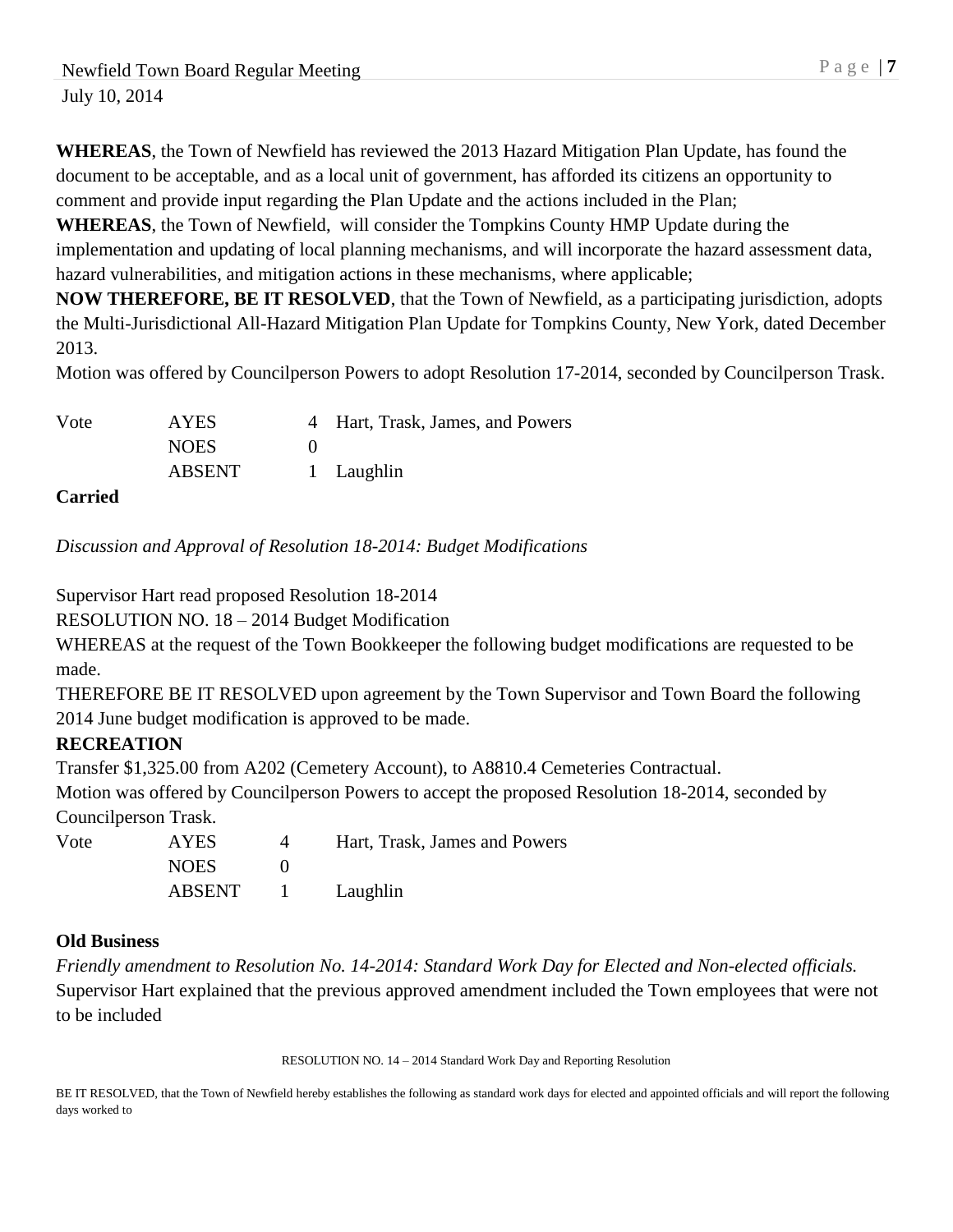the New York State and Local Employees' Retirement System based on the record of activities maintained and submitted by these officials to the Bookkeeper for this body. Said Resolution will be posted on the Town's Website for 30 days.

| <b>Title</b>                 | <b>Name</b>     | <b>SSN Last</b><br>4 digits | Registration<br><b>Number</b> | <b>Term Begins/</b><br><b>Ends</b> | <b>Standard</b><br>Work<br>Day | Participates in<br>in Employer's<br>time keeping<br>system | Days/Month<br><b>Month Based</b><br>on record of<br>activities | Tier 1<br>(check<br>only if<br>member is |
|------------------------------|-----------------|-----------------------------|-------------------------------|------------------------------------|--------------------------------|------------------------------------------------------------|----------------------------------------------------------------|------------------------------------------|
|                              |                 |                             |                               |                                    |                                | y/n                                                        |                                                                | Tier 1                                   |
| <b>Elected Officials</b>     |                 |                             |                               |                                    |                                |                                                            |                                                                |                                          |
| Town Clerk                   | Karen Kenerson  |                             | XXXXXXXX                      | $1/1/14 - 12/31/17$                | 8                              | n                                                          | 22                                                             |                                          |
| Councilperson                | Chris Laughlin  |                             | <b>XXXXXXXX</b>               | $1/1/14 - 12/31/17$                | 6                              | n                                                          | $\mathfrak{2}$                                                 |                                          |
| Councilperson                | JoAnne James    |                             | XXXXXXXX                      | 1/1/14/12/31/17                    | 6                              | n                                                          | $\mathfrak{2}$                                                 |                                          |
| Highway Supt.                | Kevin Berggren  |                             | XXXXXXXX                      | $1/1/14 - 12/31/17$                | 8                              | n                                                          | 22                                                             |                                          |
| Justice                      | Debbi Payne     |                             | XXXXXXXX                      | $1/1/11 - 12/31/14$                | 6                              | n                                                          | 10.77                                                          |                                          |
|                              |                 |                             |                               |                                    |                                |                                                            |                                                                |                                          |
| <b>Non-Elected Officials</b> |                 |                             |                               |                                    |                                |                                                            |                                                                |                                          |
| Water/Sewer Sup.             | Rob Brewer      |                             | XXXXXXXX                      | $1/1/14 - 12/31/14$                | 8                              |                                                            | 22                                                             |                                          |
| Highway Deputy Supt          | Rodney Williams |                             | XXXXXXXX                      | $1/1/14 - 12/31/14$                | 8                              |                                                            | 22                                                             |                                          |

Motion to approve the friendly amendment was offered by Councilperson Powers, seconded by Councilperson James.

| Vote | AYES        | Hart, Trask, James and Powers |
|------|-------------|-------------------------------|
|      | <b>NOES</b> |                               |
|      | ABSENT      | Laughlin                      |

### **Carried**

Broadband Report:

Councilperson Trask reported that the Jackson Hollow Road tower possibly was powered up today. He urged residents to visit Clarity Connect to express interest and updates.

### **Approval of the Payment of the July 2014 Bills**

Motion was made by Councilperson Powers to approve the payments, seconded by Councilperson Trask. The Board authorized the payments of the following amounts:

| <b>General Fund</b>    | \$29,412.71  |
|------------------------|--------------|
| <b>Recreation Fund</b> | \$2,661.12   |
| <b>Highway Fund</b>    | \$132,632.23 |
| <b>Fire District</b>   | \$88,807.00  |
| Street light Fund      | \$1,202.71   |
| Sewer Fund             | \$30658.20   |
| Water District 1 Fund  | \$4,897.11   |
| Water District 2 Fund  | \$1,229.83   |